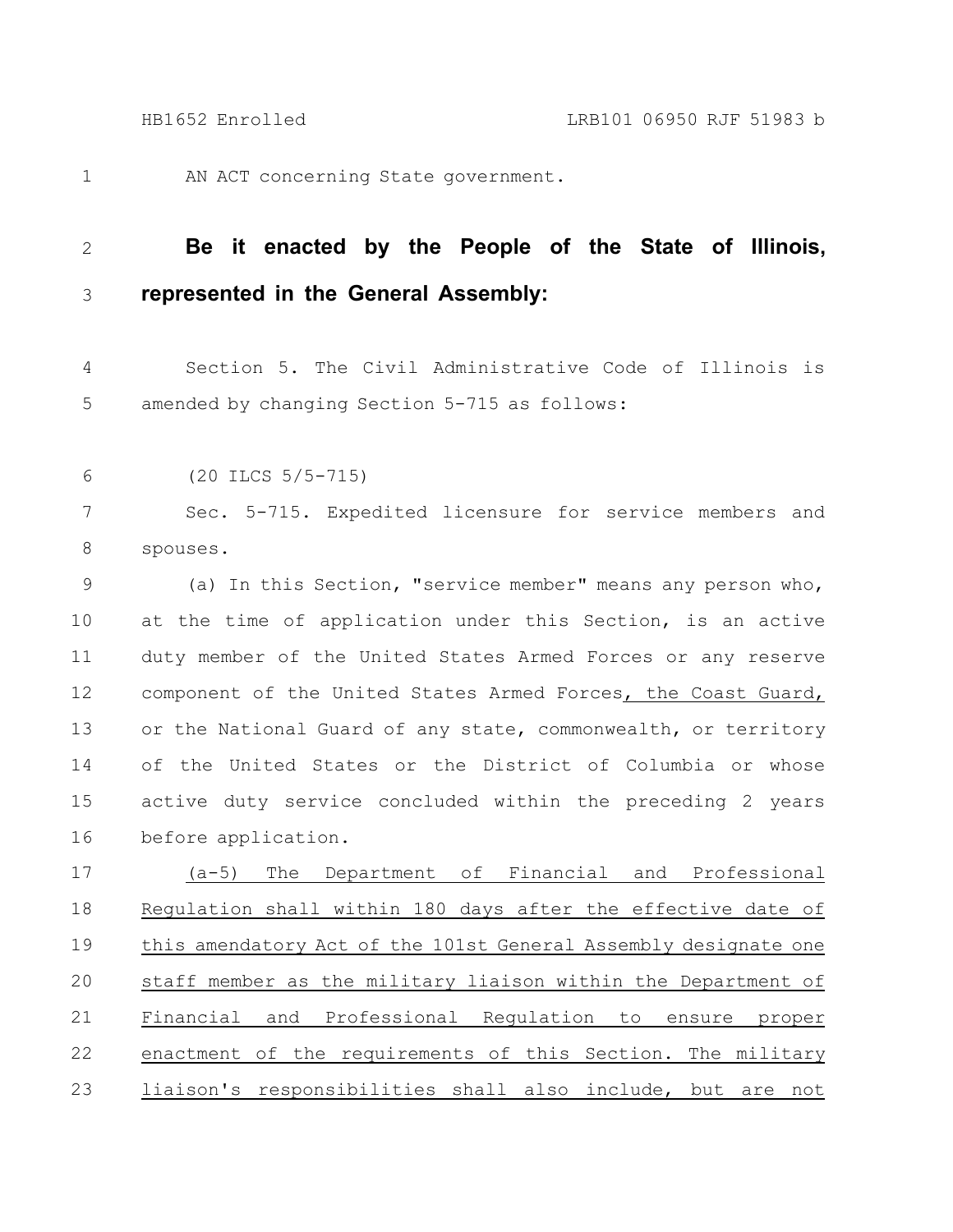HB1652 Enrolled - 2 - LRB101 06950 RJF 51983 b

limited to: (1) the management of all expedited applications to ensure processing within 60 days after receipt of a completed application; (2) coordination with all military installation military and family support center directors within this State, including virtual, phone, or in-person periodic meetings with each military installation military and family support center; and (3) training by the military liaison to all directors of each division that issues an occupational or professional license to ensure proper application of this Section. Beginning in 2020, and at the end of each calendar year thereafter, the military liaison shall provide an annual report documenting the expedited licensure program for service members and spouses, and shall deliver that report to the Secretary of Financial and Professional Regulation and the Lieutenant Governor. 1 2 3 4 5 6 7 8 9 10 11 12 13 14

(b) Each director of a department that issues an occupational or professional license is authorized to and shall issue an expedited temporary occupational or professional license to a service member who meets the requirements under this Section. The temporary occupational or professional license shall be valid for 6 months after the date until a license is granted or a notice to deny a license is issued in accordance with rules adopted by the department issuing the license, whichever occurs first. No temporary occupational or professional license shall be renewed. Review and determination of an application for a license issued by the department shall be expedited by the department within 60 days 15 16 17 18 19 20 21 22 23 24 25 26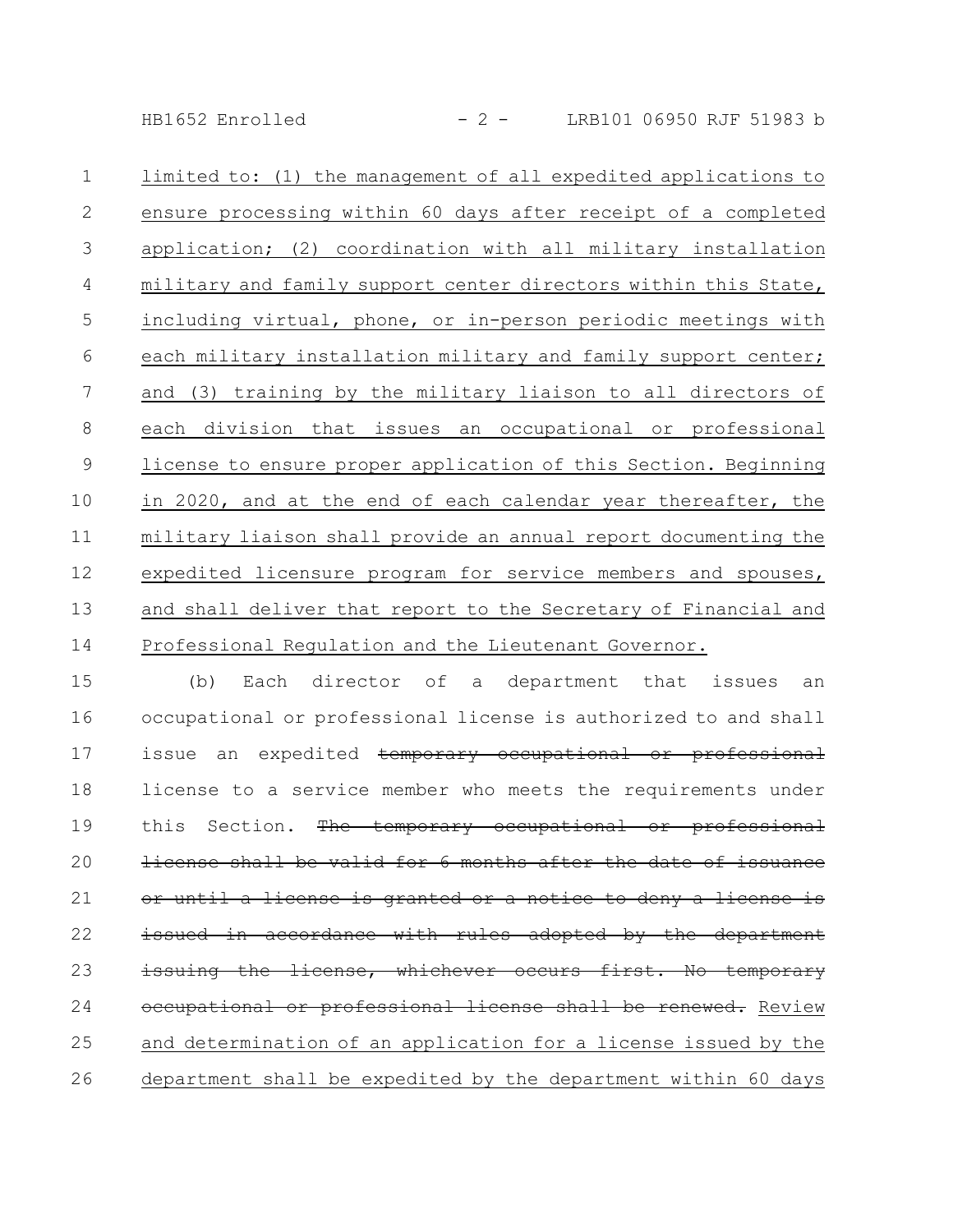HB1652 Enrolled - 3 - LRB101 06950 RJF 51983 b

after the date on which the applicant provides the department with all necessary documentation required for licensure. An expedited license shall be issued by the department to any service members meeting the application requirements of this Section, regardless of whether the service member currently resides in this State. The service member shall apply to the department on forms provided by the department. An application must include proof that: 1 2 3 4 5 6 7 8

9

(1) the applicant is a service member;

(2) the applicant holds a valid license in good standing for the occupation or profession issued by another state, commonwealth, possession, or territory of the United States, the District of Columbia, or any foreign jurisdiction and the requirements for licensure in the other jurisdiction are determined by the department to be substantially equivalent to the standards for licensure of this State; 10 11 12 13 14 15 16 17

(3) the applicant is assigned to a duty station in this State,  $\theta$  has established legal residence in this State, or will reside in this State within 6 months after the date of application; 18 19 20 21

(4) a complete set of the applicant's fingerprints has been submitted to the Department of State Police for statewide and national criminal history checks, if applicable to the requirements of the department issuing the license; the applicant shall pay the fee to the 22 23 24 25 26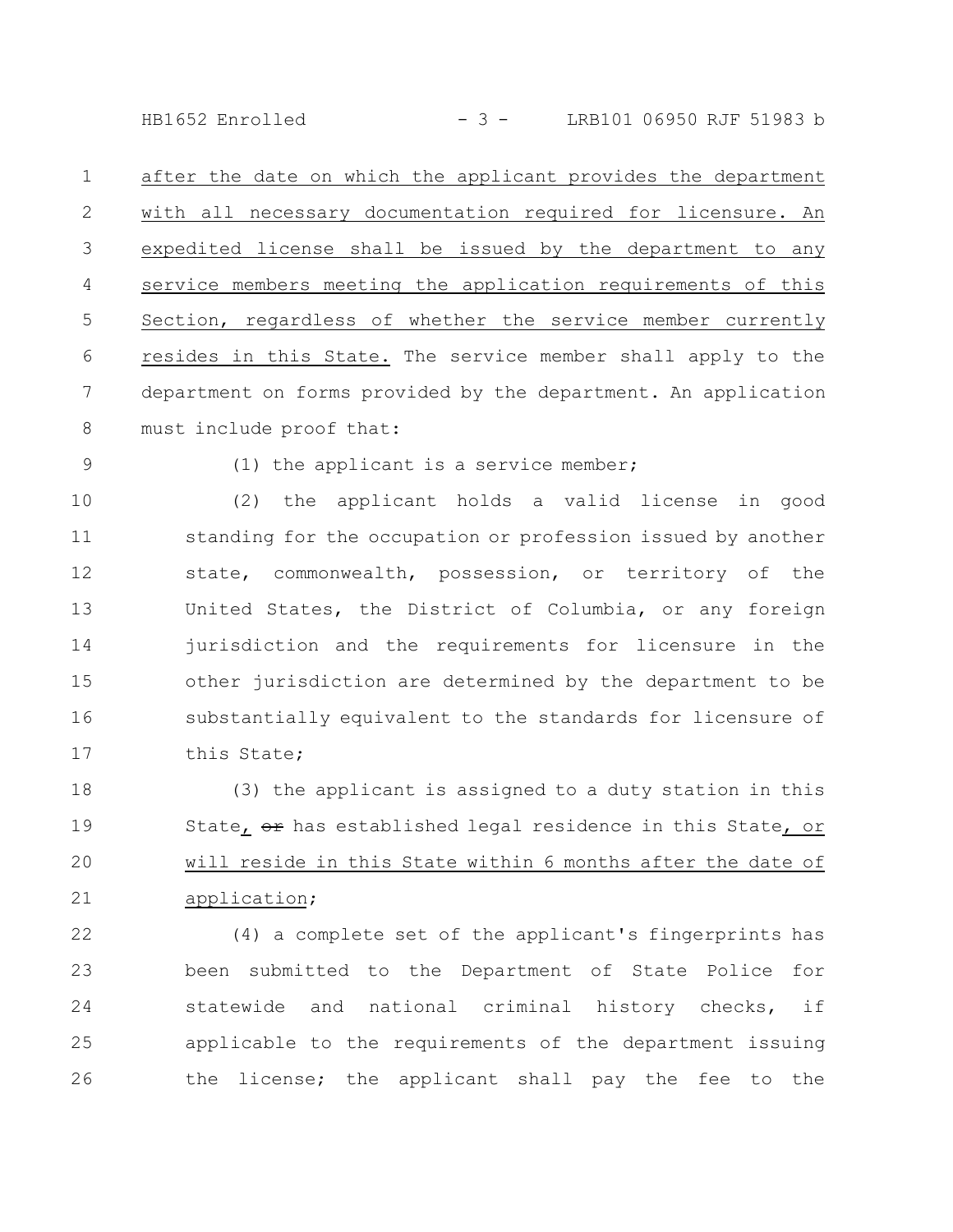HB1652 Enrolled - 4 - LRB101 06950 RJF 51983 b

Department of State Police or to the fingerprint vendor for electronic fingerprint processing; no temporary occupational or professional license shall be issued to an applicant if the statewide or national criminal history check discloses information that would cause the denial of an application for licensure under any applicable occupational or professional licensing Act; 1 2 3 4 5 6 7

(5) the applicant is not ineligible for licensure pursuant to Section 2105-165 of the Civil Administrative Code of Illinois; 8 9 10

(6) the applicant has submitted an application for full licensure; and 11 12

(7) the applicant has paid the required fee; fees shall not be refundable. 13 14

(c) Each director of a department that issues an occupational or professional license is authorized to and shall issue an expedited temporary occupational or professional license to the spouse of a service member who meets the requirements under this Section. The temporary occupational or professional license shall be valid for 6 months after the issuance or until a license is granted or a notice to deny a license is issued in accordance with rules adopted by the department issuing the license, whichever occurs first. No temporary occupational or professional license shall be renewed. Review and determination of an application for a license shall be expedited by the department within 60 days 15 16 17 18 19 20 21 22 23 24 25 26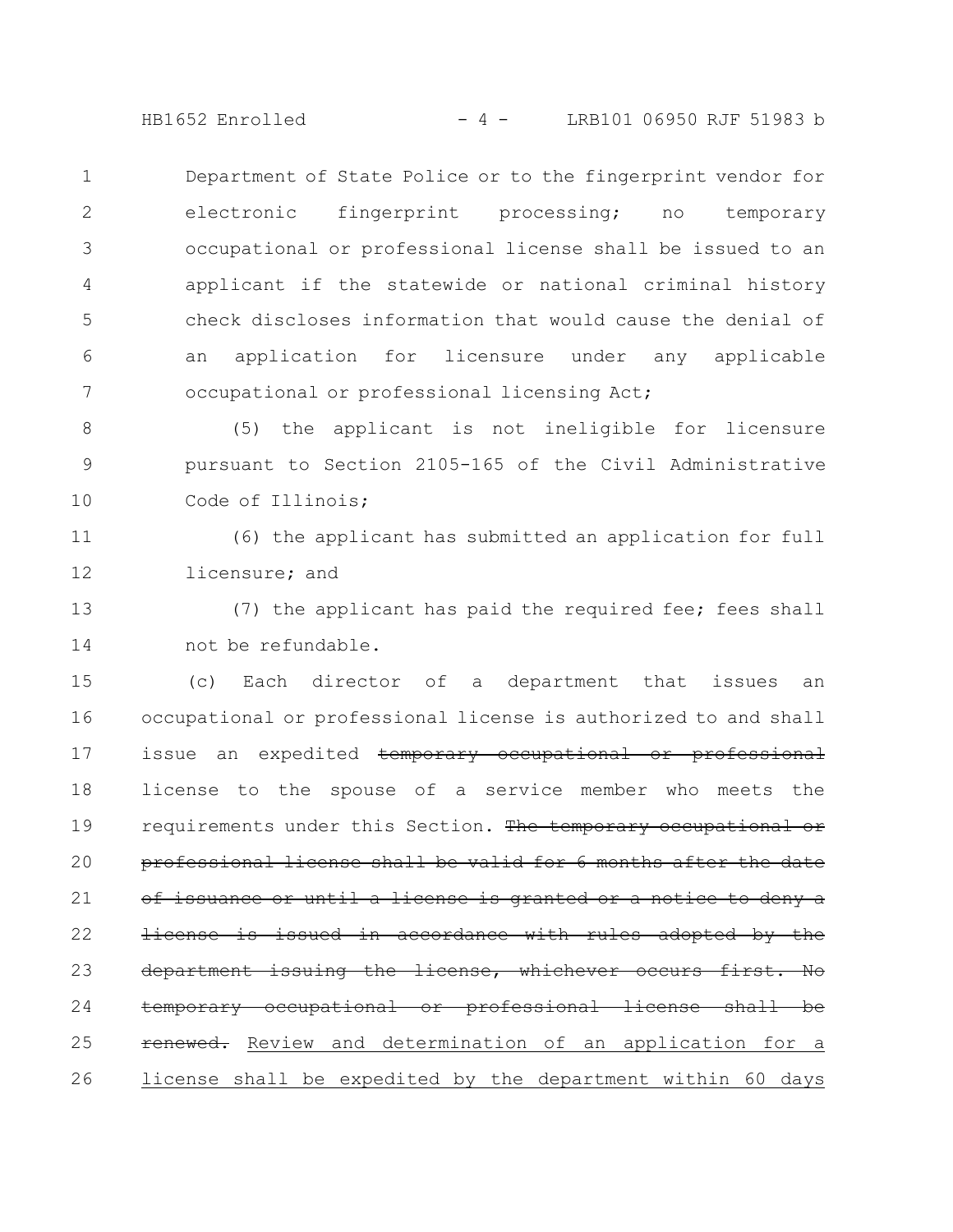HB1652 Enrolled - 5 - LRB101 06950 RJF 51983 b

after the date on which the applicant provides the department with all necessary documentation required for licensure. An expedited license shall be issued by the department to any spouse of a service member meeting the application requirements of this Section, regardless of whether the spouse or the service member currently reside in this State. The spouse of a service member shall apply to the department on forms provided by the department. An application must include proof that: 1 2 3 4 5 6 7 8

9

(1) the applicant is the spouse of a service member;

(2) the applicant holds a valid license in good standing for the occupation or profession issued by another state, commonwealth, possession, or territory of the United States, the District of Columbia, or any foreign jurisdiction and the requirements for licensure in the other jurisdiction are determined by the department to be substantially equivalent to the standards for licensure of this State; 10 11 12 13 14 15 16 17

(3) the applicant's spouse is assigned to a duty station in this State, or has established legal residence in this State, or will reside in this State within 6 months after the date of application; 18 19 20 21

(4) a complete set of the applicant's fingerprints has been submitted to the Department of State Police for statewide and national criminal history checks, if applicable to the requirements of the department issuing the license; the applicant shall pay the fee to the 22 23 24 25 26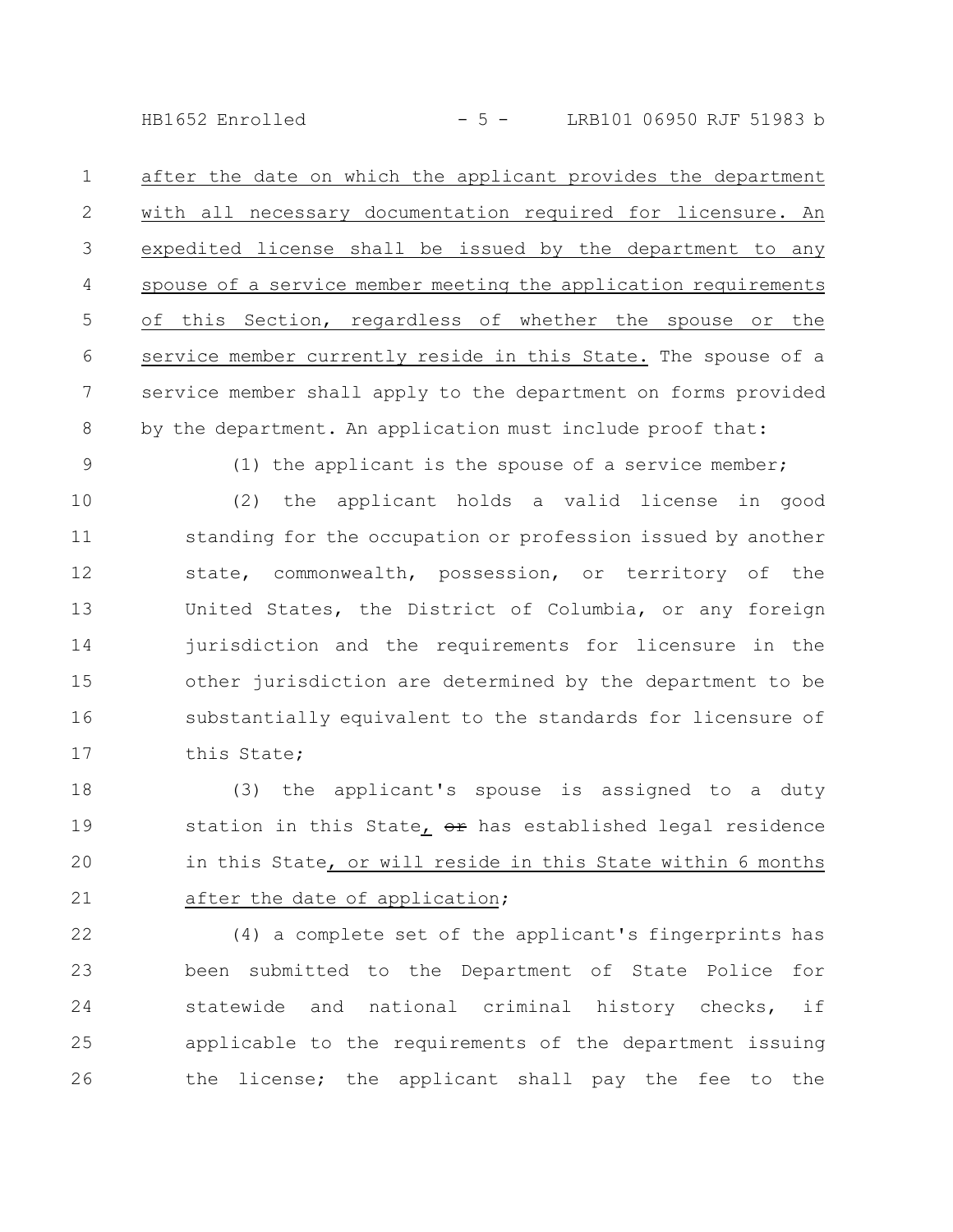HB1652 Enrolled - 6 - LRB101 06950 RJF 51983 b

Department of State Police or to the fingerprint vendor for electronic fingerprint processing; no temporary occupational or professional license shall be issued to an applicant if the statewide or national criminal history check discloses information that would cause the denial of an application for licensure under any applicable occupational or professional licensing Act; 1 2 3 4 5 6 7

(5) the applicant is not ineligible for licensure pursuant to Section 2105-165 of the Civil Administrative Code of Illinois; 8 9 10

(6) the applicant has submitted an application for full licensure; and 11 12

(7) the applicant has paid the required fee; fees shall not be refundable. 13 14

(c-5) If a service member or his or her spouse relocates from this State, he or she shall be provided an opportunity to place his or her license in inactive status through coordination with the military liaison. If the service member or his or her spouse returns to this State, he or she may reactivate the license in accordance with the statutory provisions regulating the profession and any applicable administrative rules. The license reactivation shall be expedited and completed within 30 days after receipt of a completed application to reactivate the license. A license reactivation is only applicable when the valid license for which the first issuance of a license was predicated is still 15 16 17 18 19 20 21 22 23 24 25 26